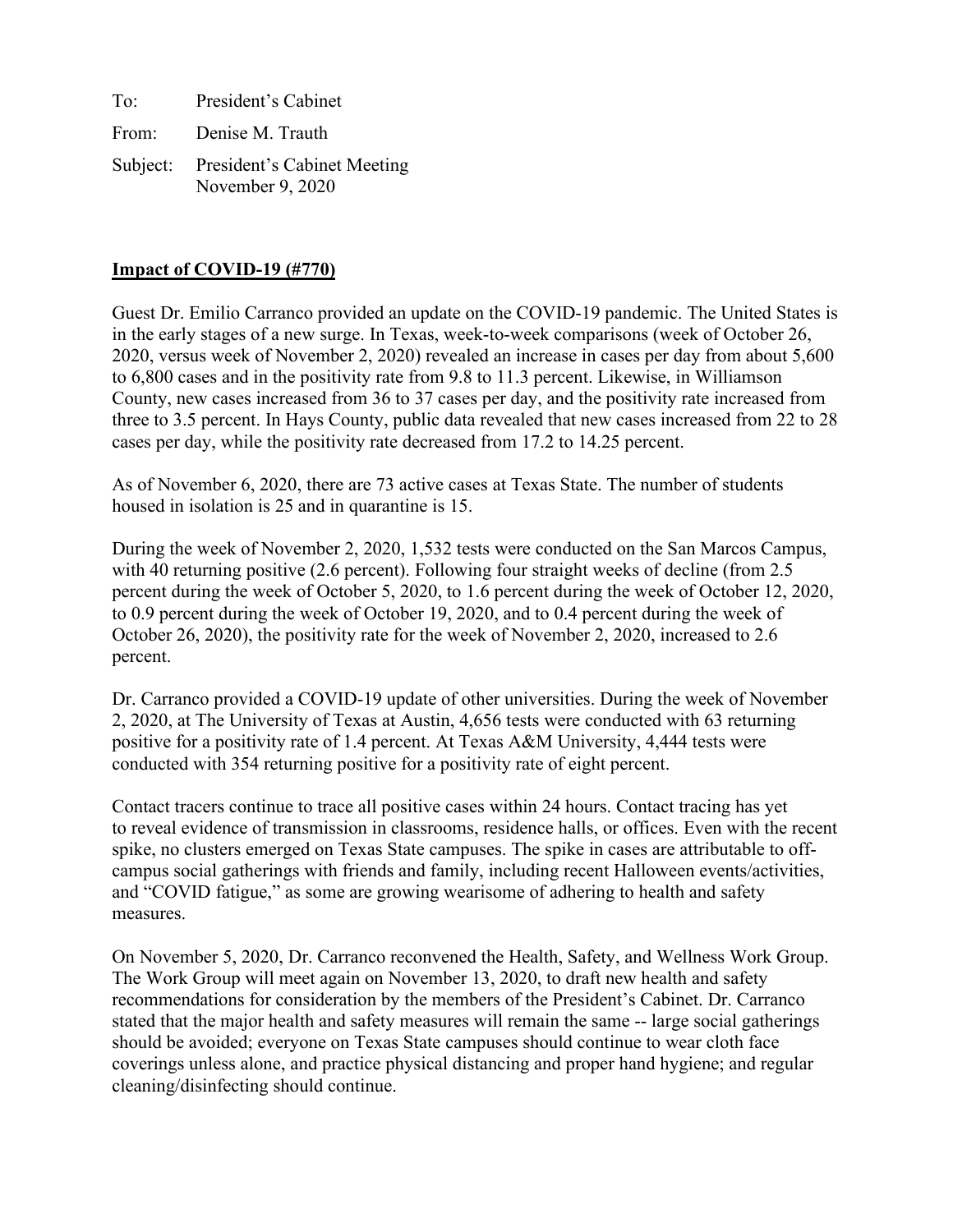Cabinet members will monitor case counts during the week of November 9, 2020, in order to make decisions about holding face-to-face classes after Thanksgiving and hosting December 2020 in-person commencement ceremonies.

Dr. Carranco announced that beginning the week of November 9, 2020, free COVID-19 testing will be offered on Tuesdays and Thursdays from 2:00 p.m., to 6:00 p.m., in the Student Health Center located in the School of Nursing Building, Suite 116 on the Round Rock Campus. Dr. Carranco announced that the registration system works best with certain web browsers, such as Chrome, Safari, and Firefox.

Dr. Carranco announced that the COVID-19 Mass Vaccination Work Group will convene during the week of November 9, 2020, to develop a comprehensive plan to distribute the COVID-19 vaccine once it is available. As part of the plan, the Work Group will recommend an easily accessible location with ample parking and along a bus route. Mr. Algoe suggested that the Work Group consider the possibility of using tents, instead of facilities, since the operations will take about eight weeks.

About 20,000 students, faculty, and staff are expected to be inoculated. Administration of the vaccine will require two doses, separated by 21 to 28 days. Administration of each dose should take no more than two weeks. The Student Health Center staff will administer the vaccine, but additional staff will be needed to support the administration/management of the process.

Dr. Carranco announced that he will participate in a tabletop exercise to walk through an actual point of dispensing the vaccine on November 23, 2020.

The Federal government indicates that the vaccine(s) will arrive in phases based on degree of availability. Phase I, which may begin as early as December 2020, will target healthcare workers. Phase II, which may begin in February or March 2021, will target vulnerable populations and university faculty, staff, and students. Phase III, which may begin as early as late spring 2021, will target the entire population.

Dr. Carranco suggested that Texas State make cold storage units available so that one shipment can satisfy the university's needs. Relying on weekly delivery of doses will make mass vaccination difficult.

Dr. Carranco stated that Texas State may be asked to give the vaccine to first responders from the community. Cabinet members requested more information about scope and scale, but initial feedback was in support of the possible request.

President Trauth discussed whether Texas State should develop a communications plan around the safety of the COVID-19 vaccines. Dr. Carranco shared that the Centers for Disease Control will lead that effort.

At this time, it is unclear whether the State of Texas will fund Curative, Inc., testing in spring 2021. More affordable tests, including a saliva PCR test and an antigen test, will be coming online soon. Dr. Carranco reported that no data exists to support any particular COVID-19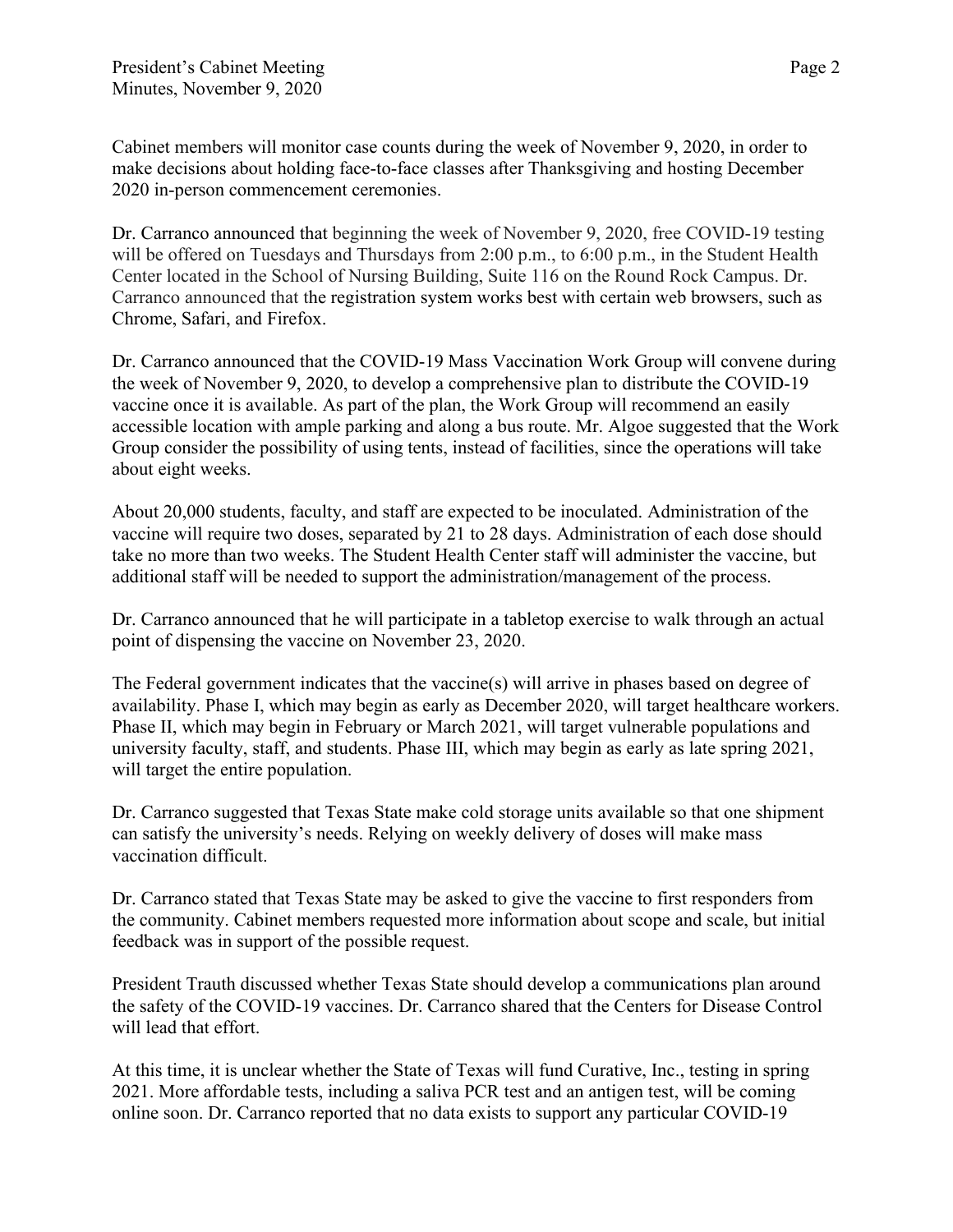testing strategy. Nonetheless, President's Cabinet members will finalize the spring 2021 COVID-19 testing strategy in the upcoming weeks.

Dr. Lloyd led a discussion on the topics to be covered during the November 23, 2020, Town Hall. Based on data from surveys and recommendations from various constituencies, topics to be discussed include: the status of COVID-19 on our campuses, locally and nationally; new health and safety measures (including the vaccine), if any; the budget outlook and legislative priorities; commencement; and instructional and student support service delivery in the spring 2021, including the status of spring break. Emphasis will be placed on Cabinet members' use of data and student, faculty, and staff feedback to make informed decisions. Cabinet members agreed that faculty and staff input is quite valued, and their input will be recognized during the Town Hall.

# **NRUF Metrics (#736)**

Provost Bourgeois provided an update on the progress toward achieving National Research University Fund eligibility. For fiscal year 2020, though restricted research expenditures were down, certain metrics indicate that the number will bounce back for fiscal year 2021. Texas State had a record year for proposals submitted and of funds requested, and total research and development expenditures exceeded \$70 million.

## **President's Update (#556)**

Dr. Trauth announced "distributed" receptions, honoring Texas State employees, will take place during the week of Thanksgiving on the San Marcos and Round Rock Campuses. Prepackaged foods and beverages will be available in different buildings. Groups will be kept small, and attendees will be required to wear masks.

President Trauth summarized a conversation that Presidents of public universities in Texas had with Chairman Brandon Creighton, Chair of the Texas Senate Committee on Higher Education. The State of Texas is expecting a shortfall of \$5 billion. This shortfall is likely to be captured by budget cuts to institutions of higher education. Chairman Creighton affirmed that Legislative priorities related to higher education are financial aid, recruiting and re-enrolling stop-outs, and supporting displaced Texas workers who need to reskill or upskill to get back into the workforce. Provost Bourgeois added that programs offered in the Department of Organization, Workforce, and Leadership Students will likely be attractive to Texas workers impacted by the pandemic who need to reskill or upskill to get back into the workforce. President Trauth will participate in a meeting with Texas Comptroller of Public Accounts Glenn Hegar on November 16, 2020, to learn more about what to expect in the upcoming Legislative session.

## **Significant Issues (#01)**

Provost Bourgeois announced that the Department of Theatre and Dance will host a play indoors on the main stage during spring 2021.